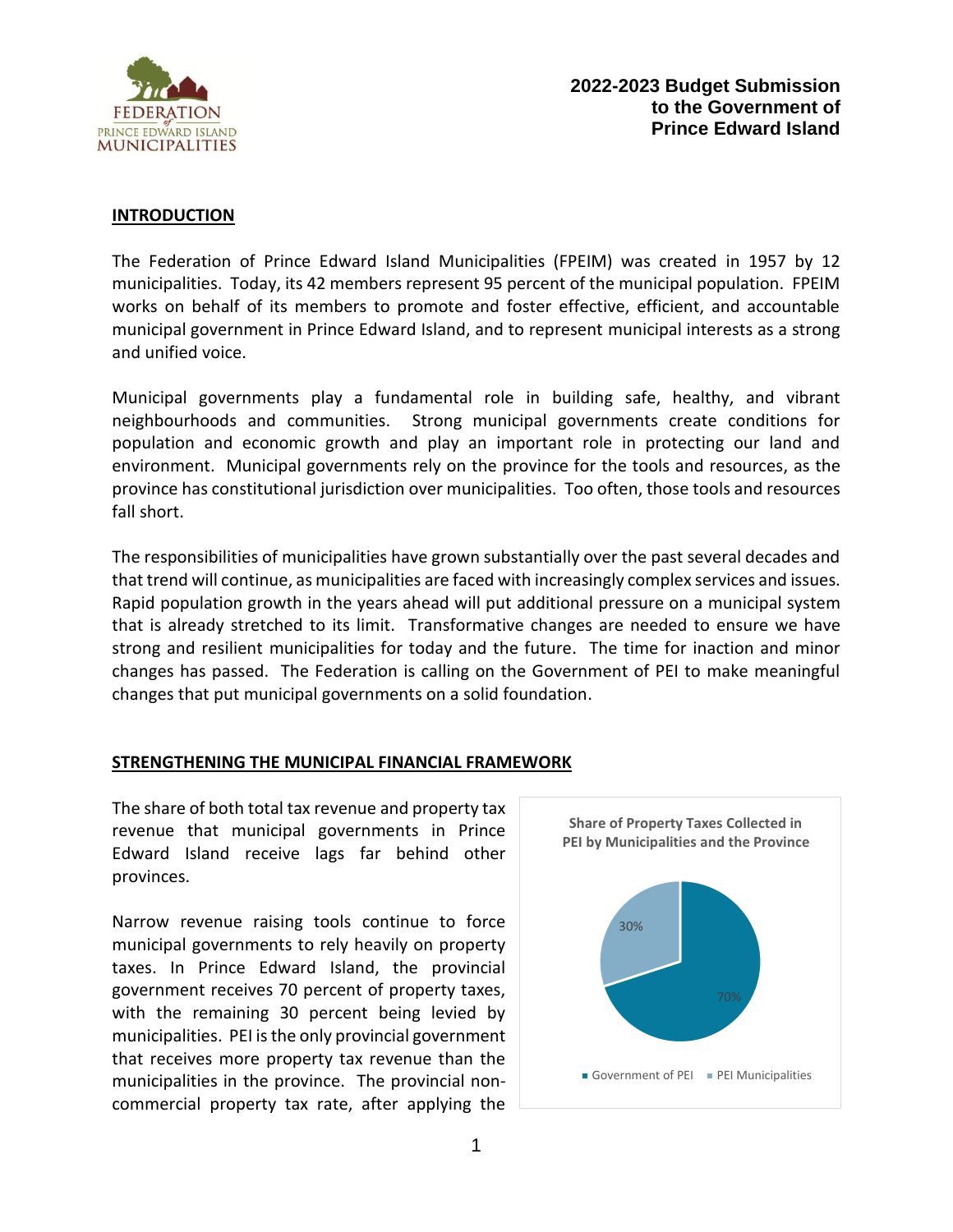

\$0.50 tax credit, is \$1.00 per \$100 of assessed property value. That rate is several times higher than the provincial or school tax rates on non-commercial in most other provinces. High provincial property taxes within municipalities make it difficult for municipal governments to increase their rates and puts a heavier burden on municipal taxpayers.

Within Prince Edward Island, municipal taxes account for about three cents of every tax dollar collected by the Government of Canada, the Government of PEI, and municipal governments combined. The Federation of Canadian Municipalities have reported that municipal governments in Canada receive, on average, about 10 cents of every tax dollar collected in Canada.

Although comparisons to municipalities in other provinces do not account for differences such as grants and responsibilities, the magnitude of the differences in numbers help explain the seriousness of the significant financial challenges facing Island municipalities.

Rapid population growth, particularly in urban municipalities, requires strategic long-term planning to guide needed, and costly, municipal investments in services and infrastructure. The services provided by our cities, in particular, play a vital role in the Island economy. Major changes are required to ensure that our cities, towns, and rural municipalities have sufficient financial resources.

The Municipal Government Act (MGA) introduced new responsibilities such as such as land use planning, emergency preparedness planning, office hours and financial audits. Unfortunately, these new responsibilities were not accompanied by the necessary revenue to fulfill new responsibilities. In 2021, the Rural Municipalities of Darlington and St. Louis applied to dissolve, each citing the cost of new MGA requirements as a reason for the council's decision. The introduction of new responsibilities under the MGA has merely shone a light on longstanding viability issues caused by outdated municipal boundaries and financial framework that doesn't meet the needs of municipal governments. Municipal governments should not be left in a position in which funding basic municipal services is such a challenge. The new MGA was an important step forward, but it needed to be accompanied by boundary change and a strong financial framework to set municipal governments on a new path.

In many small municipalities, the excessive workload of chief administrative officers, wages that do not match responsibilities, and part-time work have led to extremely high turnover and has made it difficult to attract qualified employees. This is another indicator of the severity of the situation.

The financial challenges facing small municipalities are exacerbated by municipal boundaries from a bygone era. About 63 percent of the province is not incorporated. The absence of local taxation and decision-making in those areas is almost unique in Canadian provinces. This inequity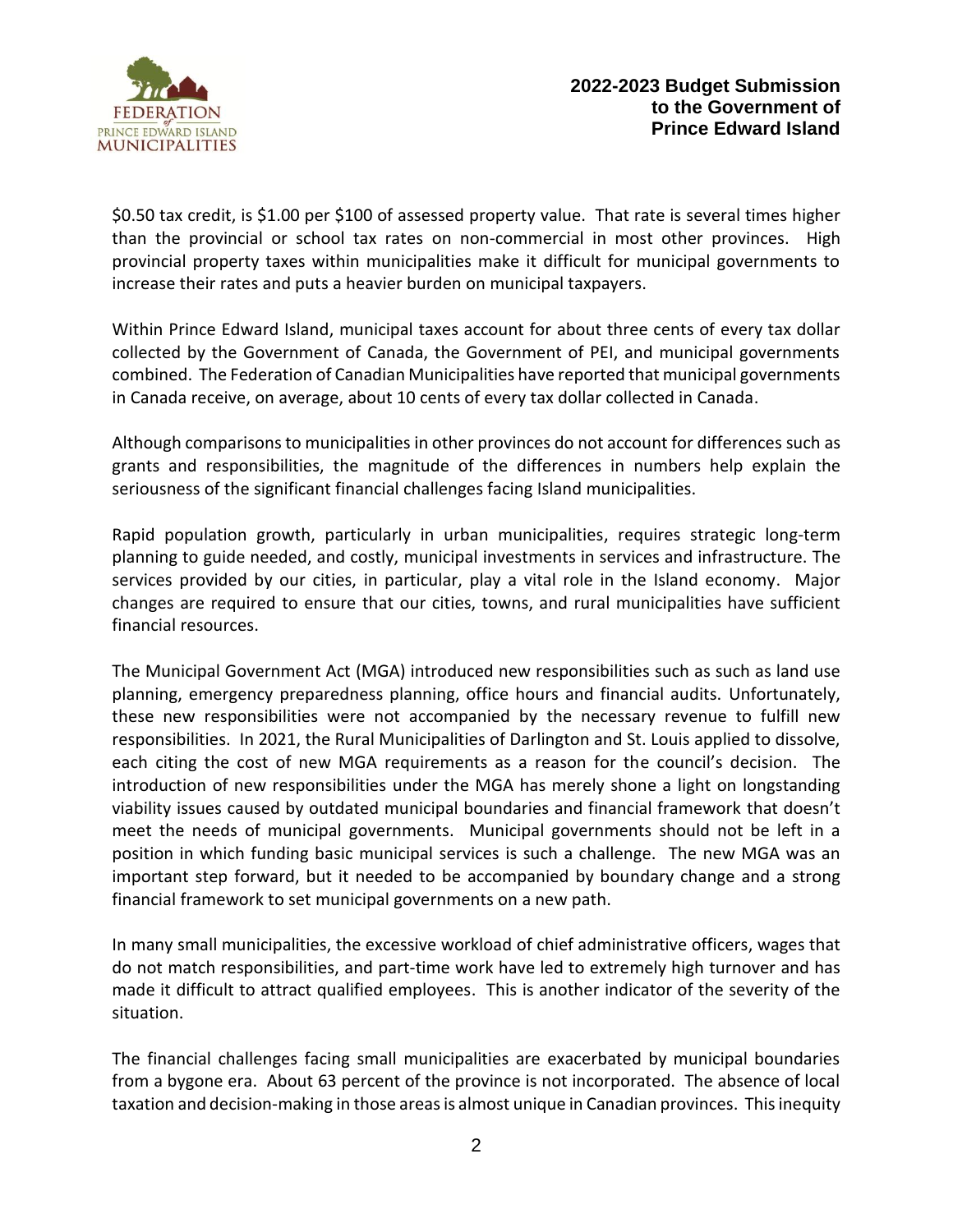

encourages development outside municipalities, which drives up the cost of municipal and provincial public services. Property owners in municipalities are paying property taxes to fund services that benefit a much bigger area.

The five-year memorandum of understanding on municipal funding was an important first step in addressing the financial needs of municipalities, particularly those providing the most services. With negotiations for the next five-year period now underway, the Federation is calling on the Government of Prince Edward Island to come to the table with a meaningful investment in our cities, towns, and rural municipalities. A fair financial framework will not only address long-term viability; but also capitalize on the potential of municipal governments to help achieve shared objectives related to environmental sustainability, climate change, economic growth, and quality of life. It will support the important role municipal governments need to play in local land use and emergency planning. The alternative is to leave municipalities in a precarious position that simply is not working. A substantial transfer of tax room is an essential part of that solution.

#### *RECOMMENDATION:*

# *The Federation recommends that the Government of PEI substantially reduce provincial noncommercial property taxes within municipalities to provide tax room for municipal governments.*

Thirty years ago, the Municipal Study Report prepared for the Government of PEI highlighted the inequity of charging the same property tax to ratepayers in municipalities and unincorporated

areas. Decades later, this inequity continues to negatively impact services in rural areas and makes municipalities more costly places to live and do business.

Additional tax room would ensure that large municipalities have access to appropriate resources for the important role they play in enhancing quality of life, and supporting economic and population growth, while addressing rising costs to service a rapidly growing population. It would strengthen rural service centres that play a key role in ensuring rural PEI is strong and resilient. It would provide access to revenue for implementation

**"We believe that there is an inequity in charging the same property tax to ratepayers in unincorporated areas as is charged to rate-payers in municipalities."** *(pages 60-61)* 

**"Not only should there not be any property tax advantage for settlement in an unincorporated area, but there should be definite tax disadvantages."** *(page 75)*

*Municipal Study Report, Smith Green & Associates, in association with ARA Consulting Group and Kell Antoft, May 1991,*

of the MGA in small municipalities. Those costs have resulted in two proposals for dissolution. Reducing the provincial non-commercial property tax within municipalities could also facilitate a transition to viable municipal governments covering the province by addressing the property tax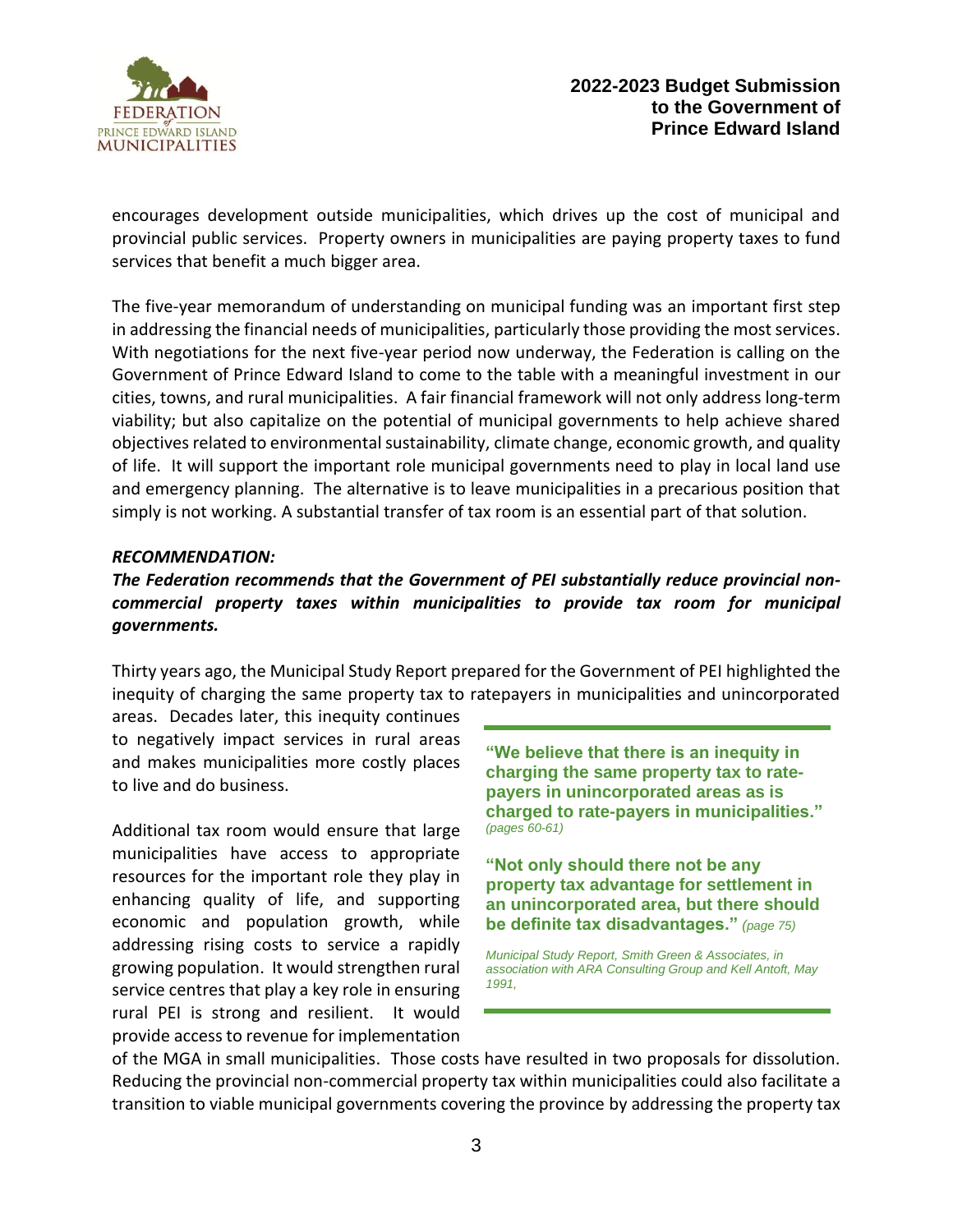

imbalance between unincorporated areas and municipalities. When an unincorporated area joins a municipality, the lower non-commercial provincial property tax rate would be applied to that area.

The Federation acknowledges that the provincial government is currently facing unique challenges. The recommendation to reduce property taxes within municipalities could be implemented over a few years, beginning with a reduction in the upcoming budget.

Municipal governments are making efficient use of all available revenue, but the outdated revenue raising options available to municipalities are simply not enough. Since municipalities continue to rely heavily on property taxes, they need greater access to that source of revenue, as well as new sources of revenue.

In the months ahead, municipalities, the Federation, and the provincial government will be working hard to come to an agreement on an improved municipal financial framework for the next five years. Creating tax room has already emerged as a priority for municipalities, and there is agreement that tax room should be supplemented by an expansion of the revenue sources available to municipal governments. One option would be to increase the Real Property Transfer Tax from one percent to one and a half percent, with the increase going to municipal governments.

### *RECOMMENDATION:*

*FPEIM recommends that the Government of Prince Edward Island increase the Real Property Transfer Tax from one percent to one and a half percent, and remit revenue from the half cent increase to the municipality in which the property transfer occurred.*

# **PUBLIC TRANSIT**

FPEIM thanks the Government of Prince Edward Island for introducing new routes to the rural public transit system and for the commitment to further expand the system this year. This responds directly to requests from FPEIM and others.

Public transit provides social, economic, and environmental benefits. It offers access to work, school, childcare, health services, shopping, and much more. Transportation is the biggest source of greenhouse gas emission for PEI. As we work toward net zero emissions to address the climate crisis, affordable public transit must be part of the solution.

The Government of Prince Edward Island has also supported public transit serving the Capital Area by providing a grant of \$180,000 to assist with operating costs. The City of Charlottetown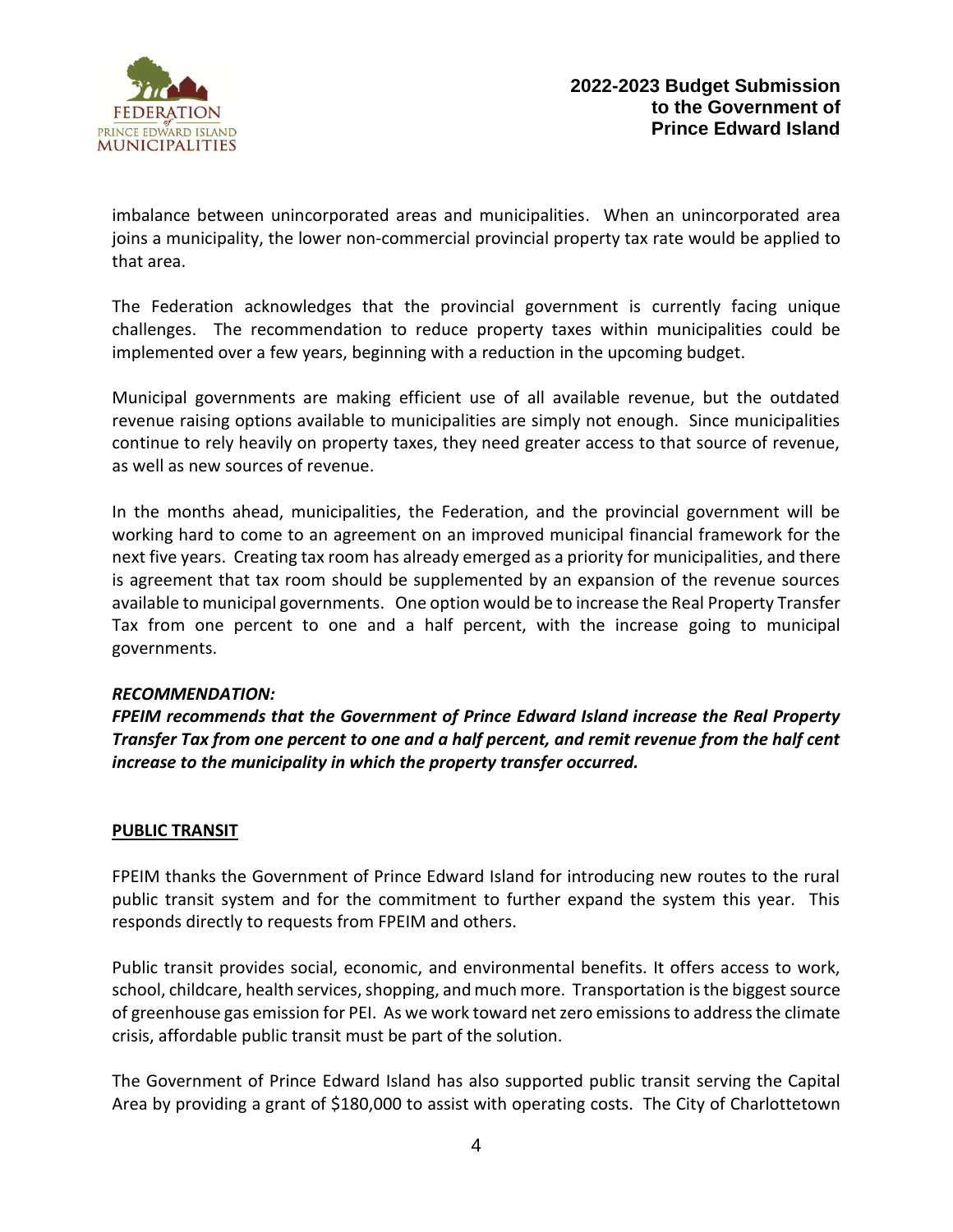

and the Towns of Stratford and Cornwall are grateful for this support. Unfortunately, the operational funding for the T3 transit system has not grown since it was introduced by the provincial government in 2012, leaving those municipalities with the full burden of increasing costs. This makes it difficult to enhance or expand public transit services and to keep fares attractive, which helps grow ridership. In 2021, the three municipalities requested that the annual grant be increased to \$425,000. FPEIM supports that request.

### *RECOMMENDATION:*

*FPEIM recommends that the Government of Prince Edward Island increase the annual operating grant for Capital Area municipal public transit system from \$180,000 to \$425,000.*

# **CENTRALLY SERVICED MUNICIPALITIES IN RURAL AREAS**

The population of many of the municipalities that provide central services in rural PEI has been declining or stagnant. Unfortunately, those municipalities have not fully benefited from significant new residential development despite strong growth in the provincial population and a growing housing shortage.

The capital cost of central services in those municipalities, such as water, sewer, and streets, makes building lot prices uncompetitive compared to lots that are not centrally serviced. This is a deterrent to residential development within those municipalities and contributes to sprawl outside their boundaries. In 2019, FPEIM members adopted a resolution calling for a financial support for the development of residential building lots in centrally serviced municipalities in rural areas. Such a program could also make housing attainable for people who are currently unable to afford to buy a home in a centrally serviced municipality in rural PEI.

### *RECOMMENDATION:*

*FPEIM recommends that the Government of Prince Edward Island establish a program to provide financial support for the development of residential building lots in centrally serviced municipalities in rural areas.*

# **LAND USE**

The absence of strong land use policy throughout most of the province has long-term negative implications for the environment, the economy, public health, and our quality of life. Over the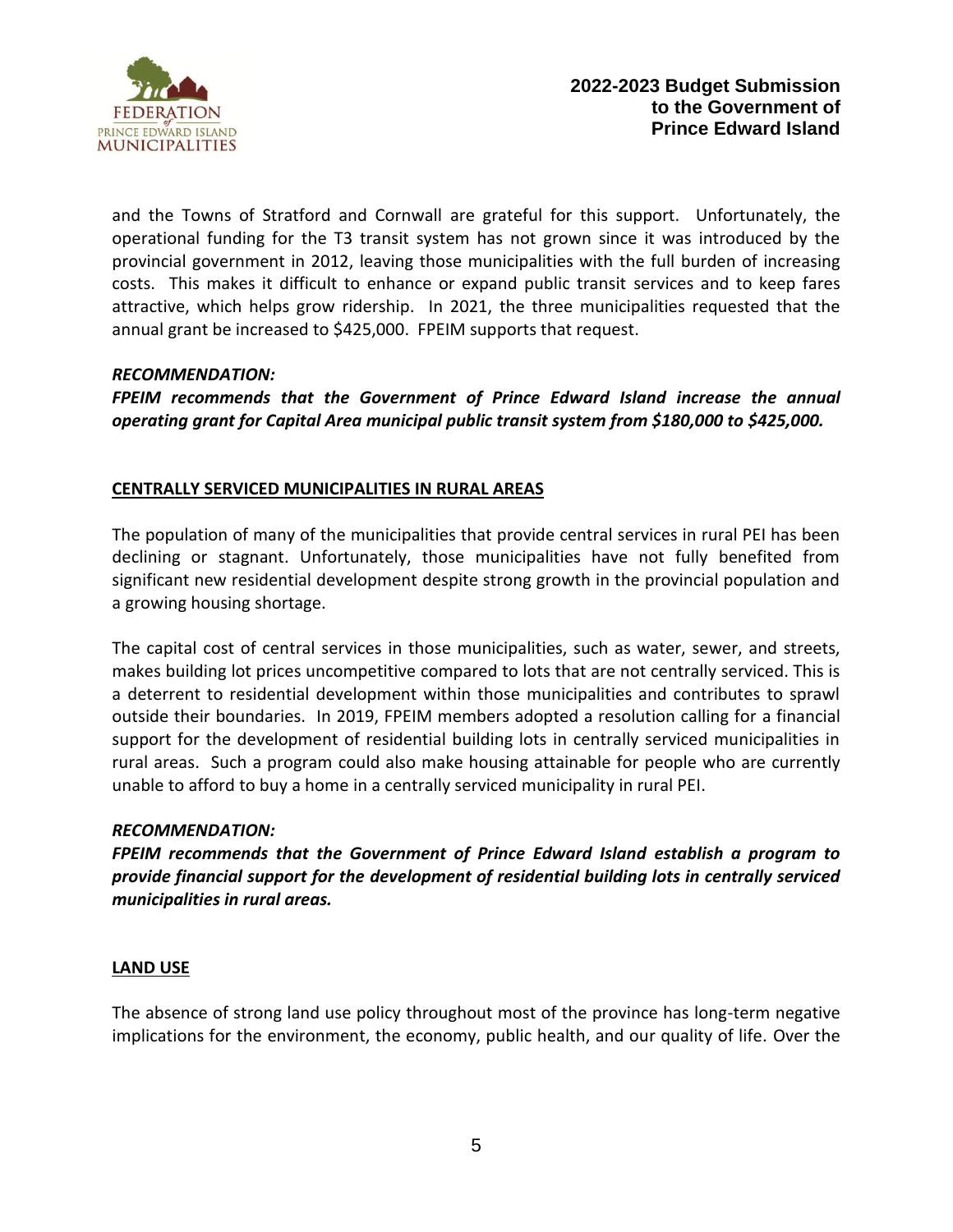

past half century, several reports called for major improvements to land use policy. Unfortunately, many key recommendations were not implemented.

Today, rapid population growth and the associated development pressures make municipal land use planning more important than ever. Modern land use planning will help preserve our picturesque landscape, protect agricultural land and wildlife habitat, control the cost of public services, and reduce land use conflicts, as well as serving as a valuable tool for controlling greenhouse gas emissions.

**"We have an urgent need to implement province-wide land use planning"** (page 1)

**"The time for study, consultation and discussion has passed. We only burden the next generation if we fail to act now."**  (page 2)

**". . . the status quo imposes substantially higher fiscal costs and negative impacts to the environment, coastal and flood-risk areas, rural and urban municipalities, and resource land."** (page 21)

*Now is the Time: Final Report of the Land Matters Advisory Committee*

The Federation welcomes *Now is the Time,* 

*The Report of the Land Matters Advisory Committee*, which was released last July and was also pleased to see initial amendments to the Planning Act as a signal of important changes to come.

The work ahead represents an incredible opportunity to deliver modern policy that will benefit Prince Edward Island for the foreseeable future. The provincial government and municipal governments each have a vital role to play. As implementation moves forward, it will be necessary to build both municipal and provincial professional land use planning capacity. This will require financial resources.

Municipal governments in PEI have been undermined by weak provincial planning requirements, a provincial property tax rate structure that rewards sprawl outside municipalities, and municipal boundaries from a bygone era. Our 59 municipalities only cover 37 percent of the province. Thirty-four of those municipalities have fewer than 400 residents and 22 are smaller than five square kilometres in size. FPEIM looks forward to seeing the province address an outdated system that has plagued municipal governments for decades and does not serve the collective best interests of our province.

In New Brunswick, land use planning was cited as one of the most important pillars in a provincewide municipal restructuring process that is currently underway. Prince Edward Island would benefit from following New Brunswick's lead. New Brunswick was not faced with the same property tax inequity that has stalled a shift to viable municipal governments for all areas of our province. Addressing that inequity would facilitate such a transition, while building planning capacity and discouraging sprawl outside municipal boundaries.